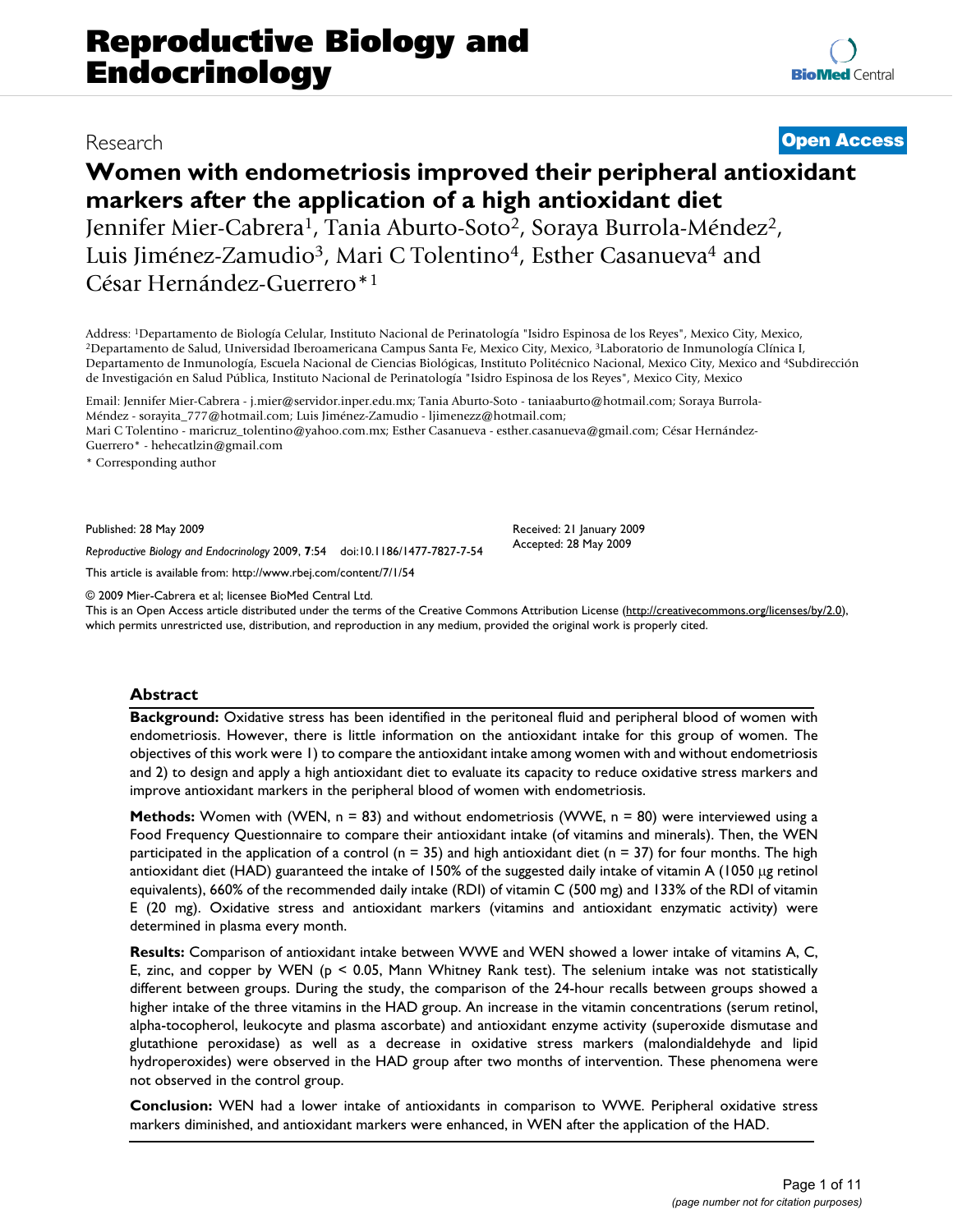# **Background**

Endometriosis is a gynecological disorder characterized by the presence and growth of endometrial tissue outside the uterine cavity [1]. The prevalence of endometriosis among asymptomatic women ranges from 2–22%, while in women with infertility the incidence of endometriosis is 35% to 50% [2]. This pathology represents one of the most frequent gynecological disorders during women's reproductive age. The most common theory to explain the presence of endometrial tissue outside of the endometrial layer is retrograde menstruation, which consists of the reflux of menstrual fluid through the Fallopian tubes to the abdominal cavity (Sampson's Theory) [3].

Data reported in the literature have suggested that oxidative stress might play a role in the development and progression of endometriosis [4]. Evidence shows a higher concentration of lipid peroxidation markers in the peripheral blood and peritoneal fluid of women with endometriosis. These higher concentrations might increase growth and adhesion of endometrial cells in the peritoneal cavity [5,6]. The higher lipid peroxidation markers observed in women with endometriosis have been related to a proinflammatory milieu, a consequence of the activation of peritoneal macrophages due to the presence of apoptotic and undigested endometrial ectopic cells and red blood cells [7]. Upon activation, peritoneal macrophages release reactive oxygen and nitrogen species (RONS), also known as free radicals. Studies of the peritoneal fluid have confirmed an increased number, concentration and activation of macrophages in women with this disorder in comparison with women without endometriosis [8-10].

Abnormally high concentrations of free radicals could disrupt the balance between oxidants and antioxidants, promoting oxidative stress conditions. Oxidative stress develops if the production of RONS is increased and/or the level of antioxidants is decreased [11]. Our defenses against RONS damage are the antioxidants synthesized in the body and taken up in the diet. These enzymatic and non-enzymatic antioxidant defense systems allow scavenging of RONS. The former include proteins (e.g., catalase, glutathione peroxidase and superoxide dismutase) that need a small concentration of minerals to show their optimal enzymatic activity. The latter (ascorbate, α-tocopherol, β-carotene and minerals) need to be eaten regularly because they generally do not accumulate in the body [12].

At present, the investigation related to the oxidative stress shown by this group of women is focused on the characteristics that promote oxidative conditions (e.g., peritoneal proinflammatory cytokine synthesis, peritoneal mononuclear cell activation and phagocyte respiratory burst) [8,11,13,14]. However, there is little information

on the consumption of antioxidants (vitamins and minerals that may counter oxidative stress) in women with endometriosis [15] and on the condition's possible relationship with oxidative stress [16].

The objective of the present work was to compare the antioxidant intake among women with and without endometriosis and the design and application of a highantioxidant diet (vitamins A, C and E) to evaluate its capacity to abrogate oxidative stress markers and improve antioxidant markers in the plasma of women with endometriosis.

# **Methods**

# *Setting*

The study was carried out at the Instituto Nacional de Perinatología "Isidro Espinosa de los Reyes" (INPerIER) in Mexico City.

### *Antioxidant intake in women with and without endometriosis*

Mexican mestizo women from the "altiplano central" without ( $n = 80$ ) and with endometriosis ( $n = 86$ ) were recruited by means of their medical records; each record was checked one day before the surgery to make sure the women fulfilled the inclusion criteria for each group. The day after the surgery, women who elected to participate gave their informed and written consent and were asked for demographic, socioeconomic and educational status. The INPerIER's academic-ethic bureau approved this research protocol (212250-06081). The study procedures are in accordance with the Helsinki Declaration of Human Rights.

The group of women without endometriosis (WWE) included fertile women with satisfied parity who came to INPerIER for tubal ligation as a permanent contraceptive method; absence of endometriosis was confirmed during surgery. The women with endometriosis (WEN) group were infertile women patients at INPerIER's Infertility Clinic who underwent diagnostic laparoscopy for infertility and were confirmed to have I- or II- stage endometriosis according to the revised criteria of the American Society for Reproductive Medicine (r-ASRM) [17]. The exclusion criteria for both groups were: the presence and diagnosis of inflammatory pelvic disease, a previous history of autoimmune or endocrine/metabolic diseases, tobacco and alcohol consumption, and/or use of multivitamin supplements.

A trained nutritionist, who did not know the fertility status of the subjects, assessed the dietary intake of women without and with endometriosis using a Food Frequency Questionnaire (FFQ) for Mexican women [18]. Antioxidant intake was obtained using the SNUT software ("Sis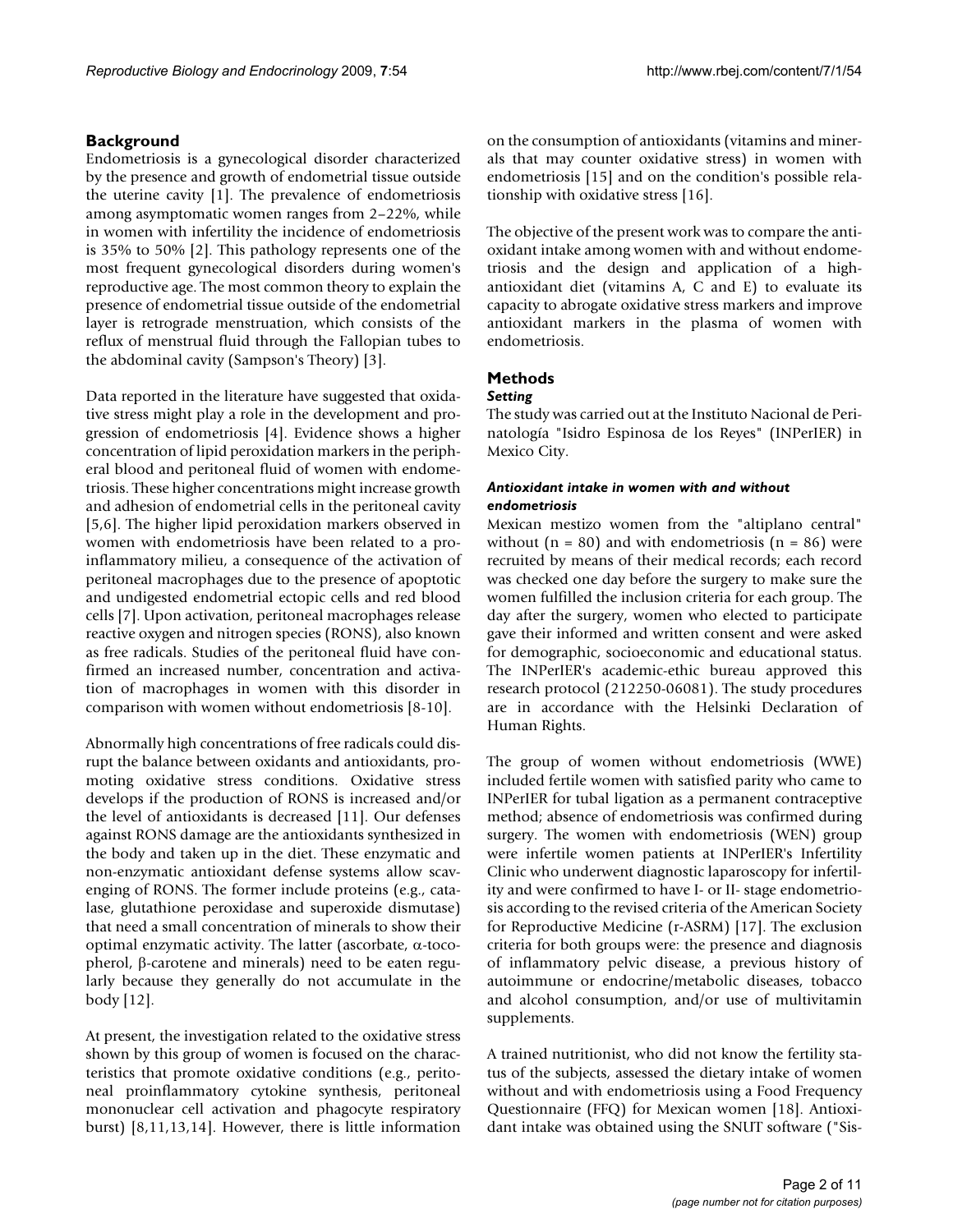tema de Evaluación de Hábitos Nutricionales y Consumo de Alimentos", Instituto Nacional de Salud Pública, México), and values were reported as a percentage of the Recommended Daily Intake (% RDI).

### *Antioxidant supplementation in women with endometriosis*

All WEN ( $n = 83$ ) participated in the application of a high antioxidant diet (HAD). WEN were randomly assigned to group 1 (normal diet) or group 2 (HAD) in their first. There were five visits for each patient. Each visit included anthropometric measurements: height (only at the beginning of the study) using a digital stadiometer (SECA model 242, Hamburg, Germany), weight and calculation of body mass index (Bioimpedometer Tanita model TBF-300A, Tokyo, Japan). Patients were eliminated if they either missed two follow-up visits or became pregnant during the diet study. The normal diet or the HAD was tailored according to each patient's energy requirements. Energy requirements (required daily caloric intake) were estimated on the basis of body weight, age, and physical activity using the Mifflin-St. Joer equation, which gave the most reliable results [19]. A measuring cup was given in order to standardize the food portions subjects would consume.

For 4 months, patients returned for a follow-up visit every 30 days and filled out a multiple-step 24-hour recall [20] to evaluate antioxidant vitamin intake. Food models were used (Life/form® Replica, NASCO, USA) to estimate portion sizes. Retinol, ascorbic acid and α-tocopherol intakes were calculated using the Food Processor Nutrition Analysis software version 8.3.0 (Esha, Oregon, USA).

#### *Design of the high antioxidant diet*

A high antioxidant diet (HAD) was designed based on the "Sistema Mexicano de Equivalentes" [21]. Three food groups were created in order to guarantee 150% of the intake of the Suggested Daily Intake (SDI) of vitamin A (1050 μg retinol equivalent), 660% of the Recommended Daily Intake (RDI) of vitamin C (500 mg) and 133% of the RDI of vitamin E (20 mg) for Mexican women [22]. The groups were named as follows: "Vegetables A", "Fruit A" and "Seeds", respectively.

The "Vegetables A" and "Fruit A" groups included foods with a high content of vitamins A and C, respectively [23]. Estimations were done to reach a supply of 300 μg of retinol (vegetables) and 100 mg of vitamin C (fruit) (Table 1). Vitamin E-rich foods constituted the "Seeds" group. Sunflower seeds and peanuts supplied this vitamin at a low cost. Four tablespoons of sunflower seeds and three tablespoons of peanuts supply 16.75 mg and 3.25 mg of α-tocopherol, respectively.

Diets with different caloric densities were 55-15-30 (55% calories from carbohydrates, 15% from protein and 30% from dietary fat). The proposed SDI for vitamin A and the RDIs for vitamins C and E were obtained by the intake of three portions of "Vegetables A" group, five portions of "Fruit A" group, and the established portion for "Seeds", which altogether supplied 2403 μg of copper (320% RDI), 41.8 μg of selenium (87% RDI) and 5.5 mg of zinc (50% RDI).

# *Blood samples*

Every follow-up visit, blood samples were drawn by vein puncture in heparin, EDTA and no-additive tubes (Becton Dickinson, Vacutainer Systems, New Jersey, USA). Samples were placed on ice and taken immediately to the laboratory for processing according to the requirements for every method employed. Plasma and serum samples were stored at -70°C with butylated hydroxytoluene (Sigma, Missouri, USA), as a free radical scavenger, at a final concentration of 20 μmol/L.

# *Oxidative stress determination*

Total plasma lipid hydroperoxides (LHP) was determined using the ferrous oxidation in Xylenol Orange (FOX) assay [24]. The method is based on the principle of the rapid peroxide-mediated oxidation of Fe2+ to Fe3+ under acidic conditions. The latter, in the presence of xylenol orange, forms a Fe3+-xylenol orange complex that can be measured spectrophotometrically at 560 nm. A standard curve of  $H_2O_2$  from 0 to 100 μM was used.

Malondialdehyde (MDA) was estimated by measurement of thiobarbituric acid reactive substances (TBARS) [25]. The pink chromogen produced was measured spectrophotometrically at 530 nm. A standard curve of MDA in concentrations from 0 to 0.7 μM was used.

All reagents used were from Sigma (Missouri, USA). The coefficients of variation for intra- and inter-assays in lipid hydroperoxides determination were 3.5% and 7.5%, respectively, and 4.5% and 8%, respectively, in malondialdehyde.

*Measurement of vitamins in serum, plasma and leukocytes* Plasma and leukocyte ascorbate was analyzed by pairedion, reversed-phase HPLC coupled with electrochemical detection (Perkin Elmer Instruments, California, USA) [26]. The chromatographic conditions were optimized to give a maximum separation with minimal elution time using a C18 reversed-phase column, with a mobile phase of sodium acetate buffer (pH 4) containing n-octylamine (1 mM) as the paired-ion reagent at a flow rate of 1 mL/ min. Ascorbic acid was detected with the electrochemical detector pre-set at 0.7 V and current at 100 mA/V.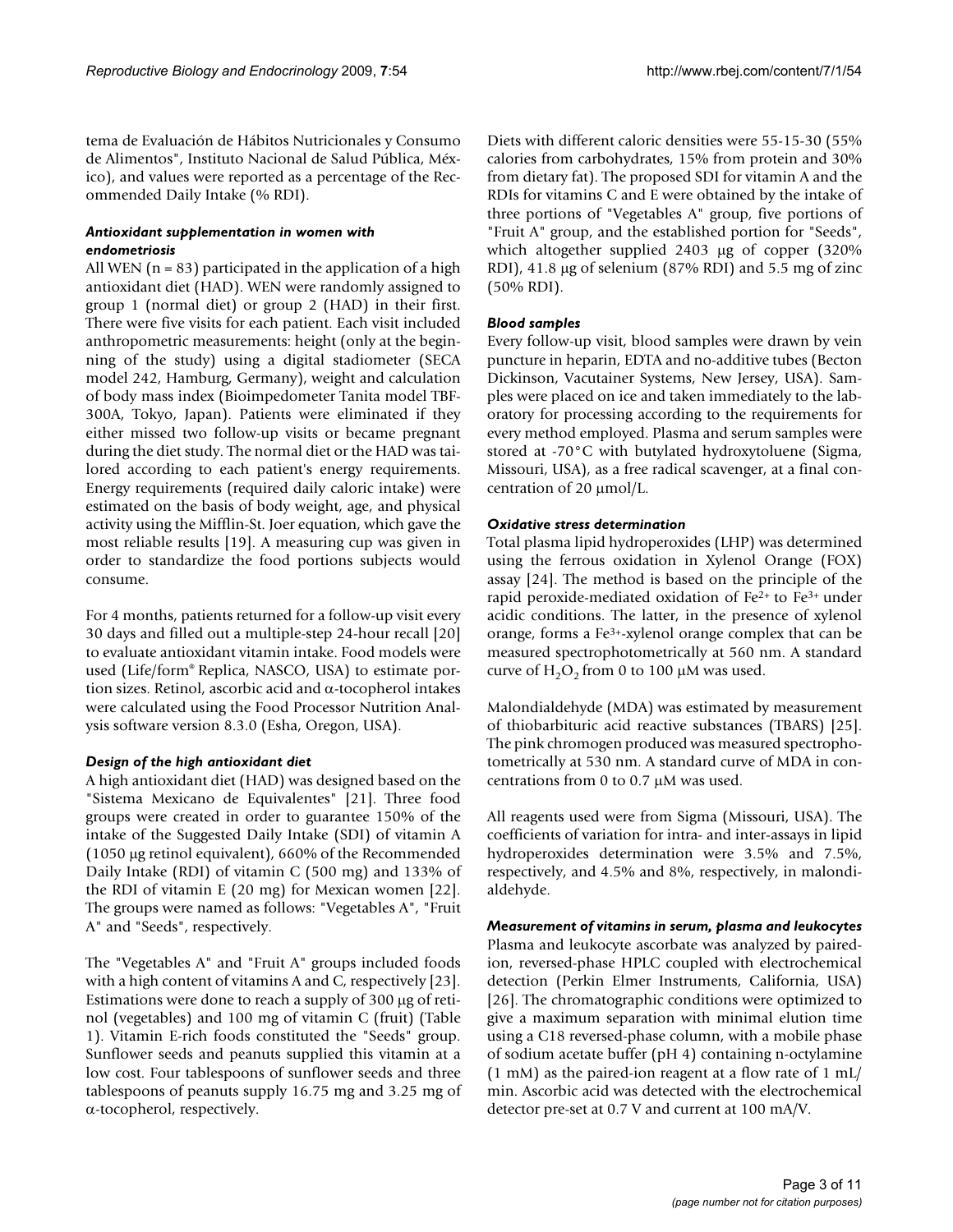| Vegetables "A"         | Net Weight (g) | Vitamin A (µgER) | Vitamin C (mg) | Energy (Kcal) | Carbs (g) | Prot $(g)$ | Fat $(g)$ | Example <sup>2</sup> |
|------------------------|----------------|------------------|----------------|---------------|-----------|------------|-----------|----------------------|
| Boiled swiss chard     | 4              | 300              | 81             | 20.0          | 3.6       | 2.2        | 0.2       | $1/3$ cup            |
| <b>Boiled broccoli</b> | 18             | 300              | 96             | 57.5          | 10.6      | 6.5        | 0.5       | $3/4$ cup            |
| Boiled spinach         | 5              | 300              | 48             | 15.0          | 1.6       | 2.7        | 0.4       | $1/2$ cup            |
| Mexican pepperleaf     | 25             | 300              | 162            | 24.1          | 3.7       | 1.9        | 0.8       | $1/4$ cup            |
| Tomato                 | 3              | 300              | 57             | 11.2          | 2.5       | 0.4        | 0.1       | 1/2 piece            |
| Edible cactus leaves   | 17             | 300              | 81             | 31.2          | 6.5       | 2.0        | 0.3       | $3/4$ cup            |
| Lambsquarters          | 15             | 300              | 96             | 20.0          | 3.2       | 2.4        | 0.3       | $1/3$ cup            |
| Romeritos              | 15             | 300              | 84             | 27.0          | 4.7       | 3.5        | 0.2       | $1/2$ cup            |
| Purslane               | 15             | 300              | 78             | 28.0          | 5.3       | 2.5        | 0.3       | $3/4$ cup            |
| Carrot                 | 32             | 300              | 132            | 19.8          | 4.7       | 0.2        | 0.1       | $1/2$ cup            |
| Mean                   |                | 300              | 92             | 25.4          | 4.6       | 2.4        | 0.3       |                      |
| SD                     |                | 0                | 34             | 12.8          | 2.5       | 1.7        | 0.2       |                      |
| <b>FRUIT "A"</b>       |                |                  |                |               |           |            |           |                      |
| Strawberries           | 114            | 0.8              | 100            | 52.6          | 12.3      | 1.1        | 0.7       | 15 pieces            |
| Guava                  | 366            | 1.2              | 100            | 27.9          | 6.5       | 0.4        | 0.3       | 1/2 piece            |
| Kiwi                   | 196            | 0.8              | 100            | 62.2          | 15.2      | 1.0        | 0.4       | I piece              |
| Lemon                  | 154            | 0.6              | 100            | 26.0          | 13.9      | 1.6        | 0.4       | 5 pieces             |
| Cantaloupe             | 84             | 0.6              | 100            | 66.7          | 15.7      | 1.7        | 0.7       | I cup                |
| Orange                 | 106            | 0.2              | 100            | 88.7          | 22.3      | 1.7        | 0.2       | 2 pieces             |
| Orange juice           | 100            | 0.4              | 100            | 90.0          | 20.8      | 1.4        | 0.4       | $1/2$ cup            |
| Papaya                 | 124            | 0.2              | 100            | 62.9          | 15.8      | 1.0        | 0.2       | I cup                |
| Grapefruit             | 106            | 0.8              | 100            | 86.8          | 20.9      | 1.5        | 0.8       | I piece              |
| <b>Black sapotas</b>   | 166            | 0.2              | 100            | 67.5          | 17.5      | 1.0        | 0.1       | $1/2$ cup            |
| Mean                   |                | 0.58             | 100            | 63.1          | 16.1      | 1.2        | 0.4       |                      |
| <b>SD</b>              |                | 17.222           | 0              | 22.9          | 4.7       | 0.4        | 0.2       |                      |

Table 1: "Vegetable A" and "Fruit A" groups; standardized food portions that supply 300 μg of retinol<sup>1</sup> (150% SDI) and 100 mg of **vitamin C1 (660% RDI).**

1 According to the "Tablas de valor nutritivo de los alimentos"[21].

<sup>2</sup> The proposed SDI for vitamin A and RDI for vitamin C were obtained by the intake of three portions of "Vegetables A" group and five portions of "Fruit A" group.

Serum retinol and α-tocopherol were measured by reversed-phase HPLC (Perkin Elmer Instruments, California, USA) [27]. Proteins in the serum were denatured with ethanol. The carotenoids and tocopherols were extracted with hexane, and the analysis was performed using a C18 reversed-phase column with an isocratic mobile phase. Analysis of the carotenoids utilized a diode array detector, and analysis of tocopherols used fluorescence. Retinil acetate and α-tocopherol acetate were used as internal standards. The coefficients of variation inter- and intra-assays were less than 5% and 8%, respectively, in all determinations.

#### *Enzyme activities*

Superoxide dismutase (SOD) activity was measured in plasma using a tetrazolium salt for detection of superoxide radicals generated by xanthine oxidase and hypoxanthine. The chromophore produced has a maximal absorbance at 525 nm. One unit of SOD is defined as the amount of enzyme needed to exhibit 50% dismutation of the superoxide radical.

Glutathione peroxidase (GPx) activity was measured using a kinetic colorimetric assay that measures activity indirectly by a coupled reaction with glutathione reductase. Glutathione reductase and NADPH reduce oxidized glutathione. NADPH oxidation is accompanied by a decrease in absorbance at 340 nm, and the decrease is directly proportional to the GPx activity in the sample.

Both enzymatic activities were measured using commercially available assay kits (Cayman Chemical, Michigan, USA) following the methodology described by the manufacturer.

#### *Statistical analysis*

Data are presented as mean  $\pm$  SD. Food intake (24-hr recalls), and the effects of control and HAD on biochemical determinations were analyzed by Friedman Repeated Measures Analysis of Variance on Ranks following Dunn's post hoc test. Age, body mass index (BMI) and body fat percentages were analyzed by Student's paired t-test. Antioxidant vitamin and mineral intake, as well as the com-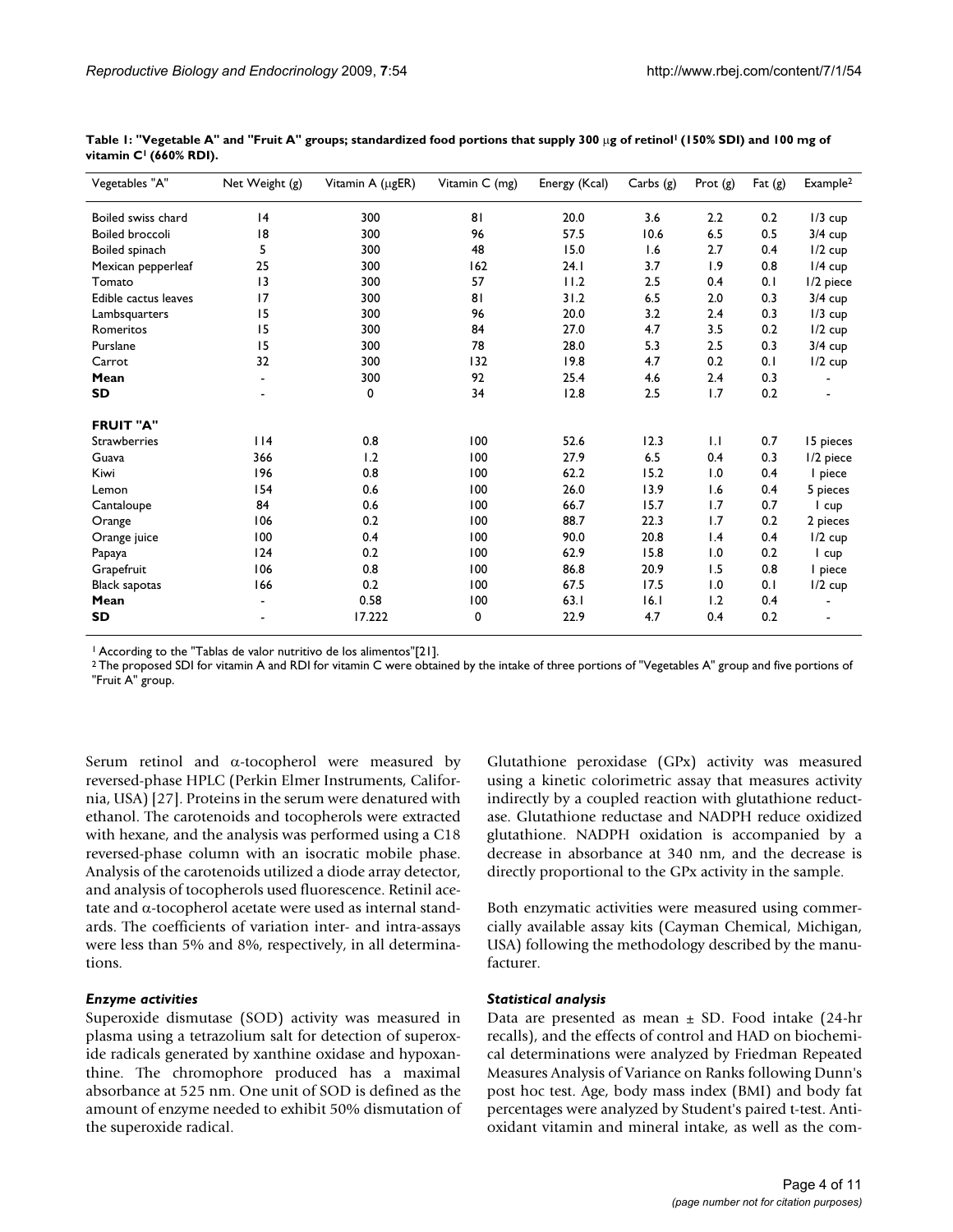parison of data between the normal diet and the HAD, was analyzed by Mann-Whitney U-Rank Sum test (nonparametric data). A  $p < 0.05$  was considered statistically different. The SigmaStat software version 3.11 (Systat Software Inc., California, USA) was used to perform all statistical analyses.

# **Results**

#### *Women without vs. with endometriosis: general characteristics*

All women with and without endometriosis who participated in this study lived in the metropolitan area of Mexico City and had low educational and socio-economical status. No differences were found between groups (data not shown).

The mean age of WWE was  $33.8 \pm 3.15$ , which was not statistically different from  $32.70 \pm 2.46$  years from the WEN group ( $p > 0.05$ , Student's t test). The obstetric characteristics of WWE (median (min-max)) were the following: gravidity =  $3(1-7)$ , vaginal delivery =  $1(0-4)$ , Cesarean delivery =  $1(1-2)$  and abortion =  $0(0-2)$ . On the other hand, WEN were nulligravida (p < 0.05, Mann-Whitney comparison WWE vs. WEN in all cases).

#### *Women with endometriosis: diet study*

General characteristics of women with endometriosis in the normal diet ( $n = 35$ ) and HAD groups ( $n = 37$ ) are described in table 2. Five women dropped out from the normal diet group due to lack of interest  $(n = 2)$  and missing two follow-up visits  $(n = 3)$ . Meanwhile, three women from the HAD group left the study for personal reasons (n  $= 1$ ) and missing two follow-up visits (n = 2).

*Women without vs. with endometriosis: antioxidant intake* The FFQ reported that in the WWE group, the intakes of vitamin C (75 mg = 100% RDI) and copper (750 μg = 100% RDI) were 446% RDI and 418%RDI, respectively. Meanwhile, intakes of vitamin A (570 μg retinol equivalents =  $100\%$  SDI) and zinc  $(11 \text{ mg} = 100\%)$  were 163%SDI and 178%RDI, respectively. Vitamin E intake (13 mg = 100% RDI) was 112%RDI. Only selenium (48 mg = 100% RDI) intake was below the recommended value for Mexican women and did not meet its 100% RDI.

The WEN group intake of vitamin C and copper was 308%RDI and 299%RDI, respectively. The vitamin A and zinc intake was 110%SDI and 122% RDI, respectively. Vitamin E and selenium intake was 66% and 58% RDI, respectively. This is below their recommended values, so their RDIs were not met.

When antioxidant intake in WEN  $(n = 83)$  was compared to the antioxidant intake in WWE  $(n = 80)$ , vitamin A, vitamin E, vitamin C, zinc, and copper intake was lower in the endometriotic group and showed a statistical difference (p < 0.05, Mann Whitney Rank-U test). The selenium intake was not statistically different between groups (p > 0.05) (Table 3).

#### *Women with endometriosis: antioxidant vitamin intake during the diet study by 24-hr recalls*

Results showed no statistical differences in the intake of vitamin A, vitamin C and vitamin E in the control and in the HAD groups during the study's duration (Figure 1). Nevertheless, the comparison of monthly intake for each vitamin (e.g., vitamin A 1st month) between the control and HAD groups showed that the latter had a higher

#### **Table 2: General characteristics of women with endometriosis in the control and HAD groups.**

|                                                | Control               | <b>HAD</b>            |
|------------------------------------------------|-----------------------|-----------------------|
|                                                | $n = 35$              | $n = 37$              |
|                                                |                       |                       |
| Completed the study (%)                        | 35/40 (88)            | 37/40 (93)            |
| Age (years)                                    | $30.8 \pm 2.4$        | $31.3 \pm 3.4$        |
| BMI $(Kg/m2)$                                  |                       |                       |
| Basal                                          | $24.61 \pm 3.02$      | $24.88 \pm 2.99$      |
| Final                                          | $24.14 \pm 3.02*$     | $24.49 \pm 3.10*$     |
| Overweight-Obesity prevalence <sup>1</sup> (%) |                       |                       |
| Basal                                          | $19/35(54)-1/35(3)$   | 20/37 (54)-1/37 (3)   |
| Final                                          | $15/35$ (43)-1/35 (3) | $15/37(40) - 1/37(3)$ |
| Fat $(\%)$                                     |                       |                       |
| Basal                                          | $29.40 \pm 5.13$      | $29.78 \pm 5.64$      |
| Final                                          | $28.09 \pm 5.06*$     | $28.78 \pm 5.91*$     |
| Obesity prevalence <sup>2</sup> (%)            |                       |                       |
| <b>Basal</b>                                   | 14/35(40)             | 15/37(41)             |
| Final                                          | 10/35(28)             | 11/37(30)             |
|                                                |                       |                       |

Data are means ± SD unless noted. Age, BMI and % Fat were analyzed by Student's paired t-test.

1 Overweight and obesity values within the range 25.0–29.9 and 30.0–34.9, according to the WHO.

2 Considered as obesity women with % fat values above 30%.

\*P < 0.05 based on a Student's paired t-test (basal vs. final values).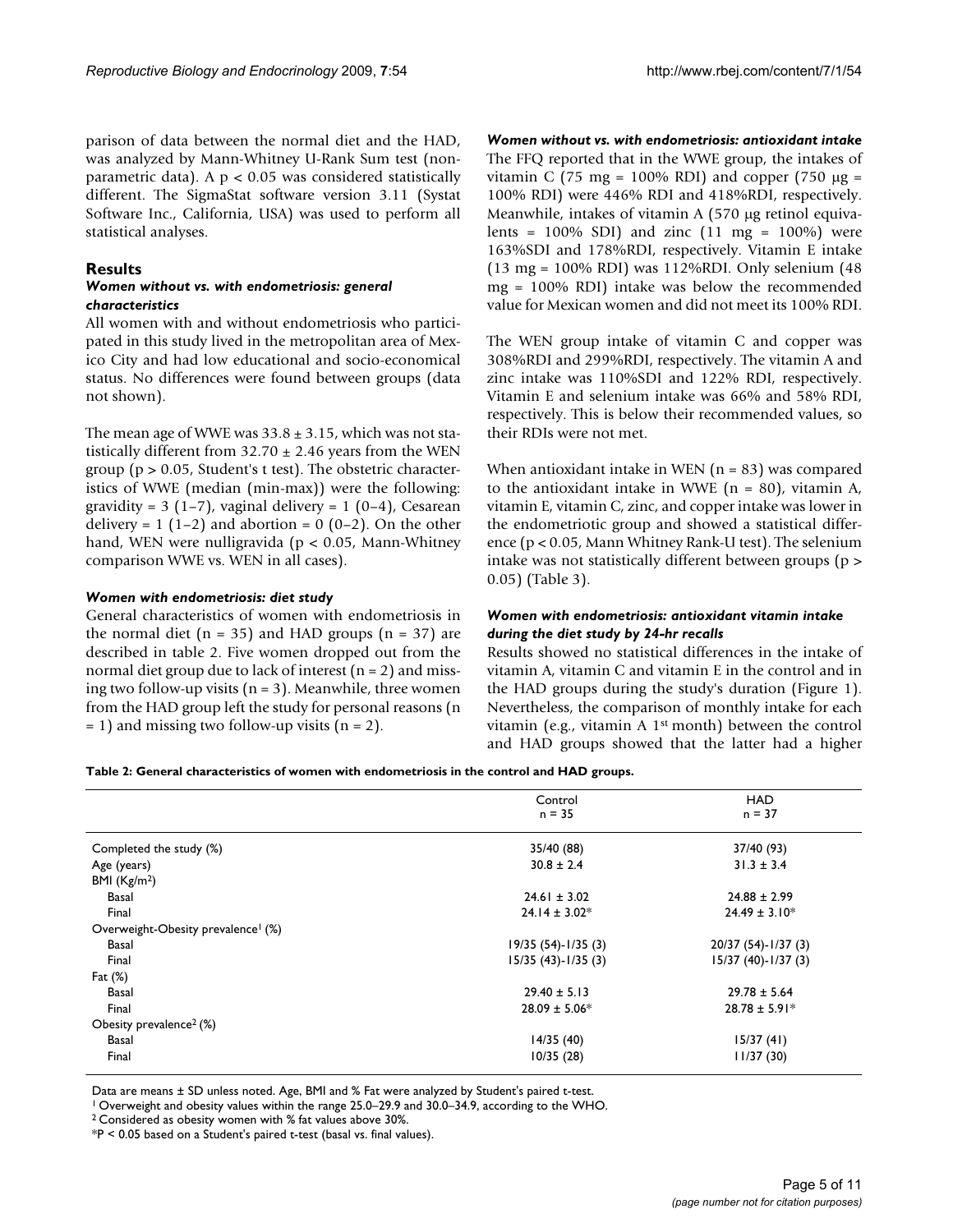| Nutrient  | Women without endometriosis | Women with endometriosis |  |  |
|-----------|-----------------------------|--------------------------|--|--|
|           | $(n = 83)$                  | $(n = 80)$               |  |  |
| Vitamin A | $163 \pm 45$                | $110 \pm 23$ *           |  |  |
|           | $(165; 101 - 270)$          | $(104; 87 - 197)$        |  |  |
| Vitamin C | $446 \pm 142$               | $308 \pm 162$ *          |  |  |
|           | $(431; 150-909)$            | $(276; 109 - 871)$       |  |  |
| Vitamin E | $112 \pm 26$                | $66 \pm 27$ *            |  |  |
|           | $(114; 61-100)$             | $(60; 23 - 133)$         |  |  |
| Copper    | $418 \pm 97$                | $299 \pm 57*$            |  |  |
|           | $(417; 229 - 679)$          | $(316; 211 - 380)$       |  |  |
| Zinc      | $178 \pm 62$                | $122 \pm 40$ *           |  |  |
|           | $(166; 79 - 307)$           | $(123; 50-231)$          |  |  |
| Selenium  | $63 \pm 20$                 | $58 \pm 24$              |  |  |
|           | $(62; 34-114)$              | $(54; 26 - 130)$         |  |  |

**Table 3: Antioxidant vitamin and mineral intake in women without and with endometriosis.**

Means ± SD (median; min-max). Data are expressed as percentage of RDI values.

\* p < 0.05, Mann Whitney Rank-U test. WWE vs. WEN.

intake of the three vitamins each month during the study (p < 0.001, Mann-Whitney U-Rank Sum test).

*Peripheral blood and leukocyte concentration of vitamins*

The concentration in plasma showed deficiency in three of the four vitamins analyzed. The basal peripheral blood concentration of serum α-tocopherol showed a deficiency (< 600 μg/dl) in fifteen (34.5%) and seventeen (36.1%) women in the control and HAD groups, respectively. In addition, five (11.6%) and six (12.8%) women showed a deficiency of vitamin C in plasma  $\left($  < 4.0 μg/ml); meanwhile, eleven (25.6%) and ten (21.3%) women had a deficient leukocyte ascorbate concentration (20 μg/10 cells), respectively. We found neither any decrease nor any deficiency for serum vitamin A in any patient in any of the groups.

Comparisons showed that, in the control group, there were no statistical differences in any of the vitamins concentrations. On the other hand, the HAD group showed an increase in all the vitamin concentrations after the first (serum  $\alpha$ -tocopherol;  $p < 0.001$ ), second (plasma ascorbate;  $p < 0.001$ ) and third months (serum retinol and leukocyte ascorbate; p < 0.001, Friedman Analysis of Variance on Ranks, Dunn's post hoc test in all cases) of intervention (Table 4).

All vitamin concentrations were statistically different between the control and HAD groups from the second (serum α-tocopherol, plasma and leukocyte ascorbate; p < 0.001, Mann-Whitney U-Rank Sum test) and third months (serum retinol; p < 0.05, Mann-Whitney U-Rank test) (Table 4).

*Antioxidant enzymes activity and oxidative stress markers* SOD and GPx enzymatic activities increased from the second and third months of intervention in the HAD group,

respectively (p < 0.001, Friedman Analysis of Variance on Ranks, Dunn's post hoc test) (Table 5). This phenomenon was not observed in the control group. Comparisons of the enzymatic activities between the control and HAD groups showed that the latter had a higher SOD activity after the first month ( $p < 0.001$ , Mann-Whitney U-Rank Sum test) and a higher GPx activity in the third month (p < 0.001, Mann-Whitney U-Rank Sum test).

The oxidative damage to lipids showed a decrease in the MDA and LPH concentrations in the third month ( $p <$ 0.001, Friedman Analysis of Variance on Ranks, Dunn's post hoc test). No decrease in any of the oxidative stress markers was found in the control group. The intergroup comparison demonstrated that the HAD group had a lower concentration of LPH and MDA in the third month of intervention (p < 0.001; Mann-Whitney U-Rank Sum test (Table 5).

#### **Discussion**

*Women without vs. with endometriosis: Antioxidant intake* In this work, we observed and confirmed previous data regarding a lower antioxidant intake in WEN when compared with women without the disease [28]. Vitamin C, copper and zinc intakes were above the RDI in both groups. Nevertheless, WEN showed a 30% lower intake of these antioxidants in comparison to WWE. WEN did not even fulfill their vitamin E minimum intake, which was 40% less than that of WWE. A possible explanation of vitamin E deficient intake observed in WEN could be an association with nutritional customs and behavioral habits, such as the low dietary consumption of nuts, wheat germ, sunflower seeds, and extra virgin olive oil [23].

Previous studies done in the U.S. population have shown that only 8–11% of men and 2–8% of women meet the new estimated average requirement (EAR) for vitamin E,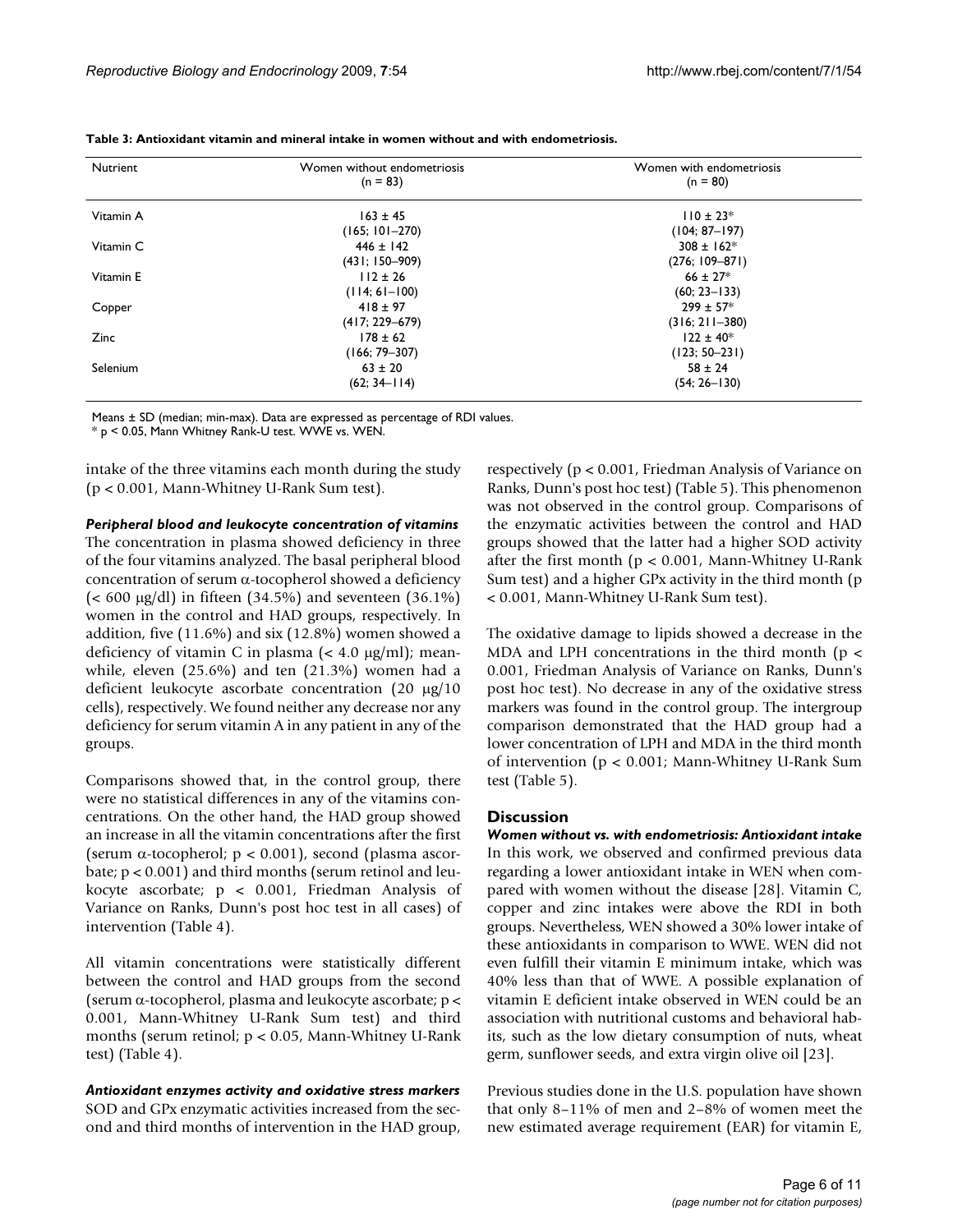

# **Figure 1**

**24-hr recalls in the control and HAD groups**. Vitamin A, C and E intake during the four months of intervention in the (A) control and (B) HAD groups. Continuous line (—) represents the 100% of the SDI or RDI of the vitamins. Dashed lines (---) represent the intakes proposed for the study (vitamin A: 150%; vitamin C: 660%; vitamin E: 133%). Data are expressed as percentage of SDI or RDI and bars represent mean ± SD.

according to the Continuing Survey of Food Intakes by Individuals (CSFII,1994–1996) and the National Health and Nutrition Examination Survey (NHANES, 2001– 2002) [29]. However, there is little information about  $α$ tocopherol intake in the Mexican population, which may have different dietary patterns from the U.S. population. In those studies done in Mexico, only the plasma concentrations of α-tocopherol have been evaluated in children, 2-year-old children, men and women; the evaluations found a high prevalence of serum α-tocopherol concentration deficiency [30]. The Mexican National Nutrition

Survey in 1999 showed a serum α-tocopherol deficiency of nearly 30% in non-pregnant and pregnant women. This deficiency is similar to the one that we found in women with endometriosis in the control (34.5%) and HAD (36.1%) groups. Although vitamin E deficiency is high in the Mexican population, studies of its frequency and consequences for health are very limited or nonexistent. Beside Parazzini's observations, our group [28] has reported on the antioxidant vitamins intake in women with and without endometriosis, finding that vitamin C, vitamin E, selenium and zinc intake in the women with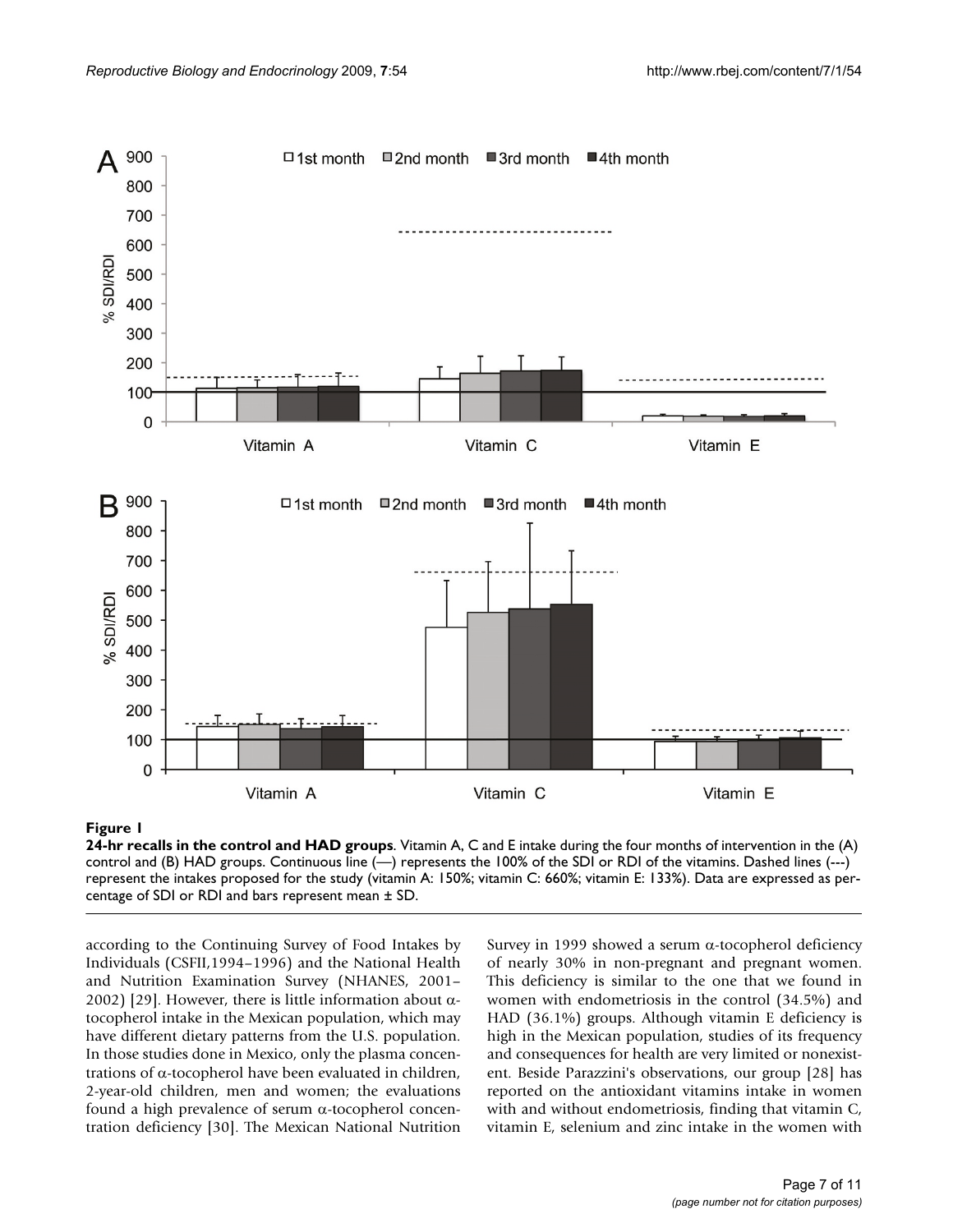|                       | <b>Serum Retinol (uM/L)</b> |               | Serum $\alpha$ -tocopherol ( $\mu$ M/L) Plasma ascorbate ( $\mu$ M/L) |                   |                 |                  | Leukocyte ascorbate $(\mu$ g/10^8 cells) |                      |
|-----------------------|-----------------------------|---------------|-----------------------------------------------------------------------|-------------------|-----------------|------------------|------------------------------------------|----------------------|
|                       | Control                     | HAD           | Control                                                               | HAD               | Control         | HAD              | Control                                  | HAD                  |
| Basal                 | $2.0 \pm 0.4$               | $2.0 \pm 0.3$ | $14.2 \pm 2.4$                                                        | $14.0 \pm 1.8$    | $62.7 \pm 11.5$ | $62.6 \pm 10.3$  | $27.8 \pm 4.7$                           | $27.9 \pm 4.8$       |
| I <sup>st</sup> month | $2.0 \pm 0.3$               | $2.1 \pm 0.3$ | $15.3 \pm 2.3$                                                        | $15.8 \pm 1.6^*$  | $62.8 + 13.5$   | $67.1 + 9.9$     | $28.0 \pm 4.0$                           | $29.5 \pm 4.1$       |
| $2nd$ month           | $2.1 \pm 0.3$               | $2.2 + 0.2$   | $14.4 + 2.0$                                                          | $16.6 \pm 1.8$ *# | $65.6 + 11.7$   | $79.8 + 10.6$ *# | $26.1 \pm 6.1$                           | $31.0 \pm 3.9$ #     |
| 3 <sup>rd</sup> month | $1.9 \pm 0.4$               | $2.3 + 0.3**$ | $14.2 + 2.2$                                                          | $18.1 + 1.9**$    | $67.1 + 11.4$   | $96.9 + 9.6**$   | $25.2 + 9.9$                             | $35.8 \pm 3.7$ *#    |
| 4 <sup>th</sup> month | $2.1 + 0.5$                 | $2.4 + 0.4**$ | $14.3 \pm 2.1$                                                        | $18.7 + 1.7**$    | $67.5 + 12.0$   | $120.6 + 9.8$ *# | $28.7 \pm 7.3$                           | $37.6 \pm 3.9^{*}\#$ |

**Table 4: Vitamin concentrations in the control and HAD groups.**

Data are means ± SD. \* Friedman Repeated Measures Analysis of Variance on Ranks (Dunn's post hoc test) for comparisons in the control and HAD groups (basal vs. all months). # Mann-Whitney U-Rank Sum test for comparisons in the basal and every month concentrations between the control and HAD groups. p < 0.05 in all cases.

endometriosis showed a statistical difference when compared with the control group. Selenium intake was around 60% of the RDI in both cases. This observation is in line with data reporting that selenium intake depends on the selenium content of the soil where plants are grown or animals are raised [31].

The body's complex antioxidant system is influenced by dietary intake of non-enzymatic antioxidants such as manganese, copper, selenium and zinc, beta-carotenes, vitamin C, vitamin E, taurine, hypotaurine, and B vitamins [12]. On the other hand, the body produces several antioxidant enzymes such as catalase, superoxide dismutase, glutathione reductase, glutathione peroxidase and molecules like glutathione and NADH. Glutathione, a tripeptide, is produced by the cell and plays a crucial role in maintaining the normal balance between oxidation and antioxidation. NADH is considered an antioxidant in biological systems due its high reactivity with some free radicals, its high intracellular concentrations and the fact that it has the highest reduction power of all biologically active compounds [32]. Both enzymatic and non-enzymatic antioxidant systems scavenge and deactivate excessive free radicals, helping to prevent cell damage.

#### *Control diet vs. HAD*

After the FFQ analysis, we observed that in 5 of the 6 antioxidants analyzed, the antioxidant intake in WEN was 33% less than in WWE. Also, two nutrients (vitamin E and selenium) did not even reach their RDI. Thus, from these data, we decided to design a high antioxidant diet and evaluate its effect in WEN to improve peripheral antioxidant markers. With the development of the HAD, we made a simple and feasible diet that could guarantee the supply of the proposed values. Although they were not all reached (vitamin A: 95%; vitamin E: 66%; vitamin C: 79%), the evidence showed that this diet had a positive effect by diminishing the oxidative stress markers and improving the antioxidant enzyme activity and the vitamin concentrations in peripheral blood.

The 24-hour recalls done in every follow-up visit showed that patients duplicated their vitamin C intake (203% to 523%) through adherence to the HAD. The increment in vitamin C intake had a direct effect on its plasma and leukocyte concentration from the second and third months of study. On the other hand, although vitamin E and A intake did not duplicate these results (61% to 88%; 112% to 143%, respectively), it was possible to observe a statis-

|                       | <b>Superoxide Dismutase</b><br>(U/mL) |                         |                    | <b>Glutathione Peroxidase</b><br>(nmol/min/mL) | Malondialdehyde $(\mu M/L)$ |                   | Lipid Hydroperoxides $(\mu M)$<br>L) |                     |
|-----------------------|---------------------------------------|-------------------------|--------------------|------------------------------------------------|-----------------------------|-------------------|--------------------------------------|---------------------|
|                       | Control                               | <b>HAD</b>              | Control            | <b>HAD</b>                                     | Control                     | HAD               | Control                              | <b>HAD</b>          |
| Basal                 | $3.9 \pm 1.6$                         | $4.0 \pm 1.1$           | $1031.1 \pm 114.2$ | $1033.6 \pm 108.6$                             | $31.6 \pm 5.4$              | $31.1 \pm 4.7$    | $12.3 \pm 2.2$                       | $12.1 \pm 3.3$      |
| I <sup>st</sup> month | $3.8 \pm 2.0$                         | $4.8 \pm 1.3$ #         | $1078.7 \pm 119.9$ | $1078.3 \pm 105.2$                             | $30.6 \pm 5.2$              | $30.9 \pm 4.2$    | $11.9 \pm 2.3$                       | $11.4 \pm 3.2$      |
| $2nd$ month           | $4.1 \pm 1.2$                         | $5.6 \pm 1.8^{+4}$      | $1066.8 + 112.2$   | $1106.6 \pm 121.7$                             | $30.4 \pm 4.9$              | $28.7 \pm 4.0$    | $11.7 \pm 2.8$                       | $11.0 \pm 2.9$      |
| 3rd month             | $3.9 \pm 1.5$                         | 6.1 ± 2.0 <sup>*#</sup> | $1081.9 \pm 108.0$ | $1300.5 \pm$<br>$111.7**$                      | $31.3 \pm 4.7$              | $25.2 \pm 2.3$ *# | $11.5 \pm 2.4$                       | $9.6 \pm 2.2$ *#    |
| 4 <sup>th</sup> month | $3.8 \pm 1.4$                         | $9.2 + 3.2**$           | $1076.6 \pm 118.8$ | $1564.3 \pm$<br>$137.3**$                      | $30.9 \pm 3.2$              | $23.0 + 2.3^{*8}$ | $11.8 \pm 2.1$                       | $8.2 \pm 1.9^{*}\#$ |

Data are means  $\pm$  SD. \* Friedman Repeated Measures Analysis of Variance on Ranks (Dunn's post hoc test) for comparisons in the control and HAD groups (basal vs. all months). # Mann-Whitney U-Rank Sum test for comparisons in basal and every month concentrations between the control and HAD groups. *P* < 0.05 in all cases.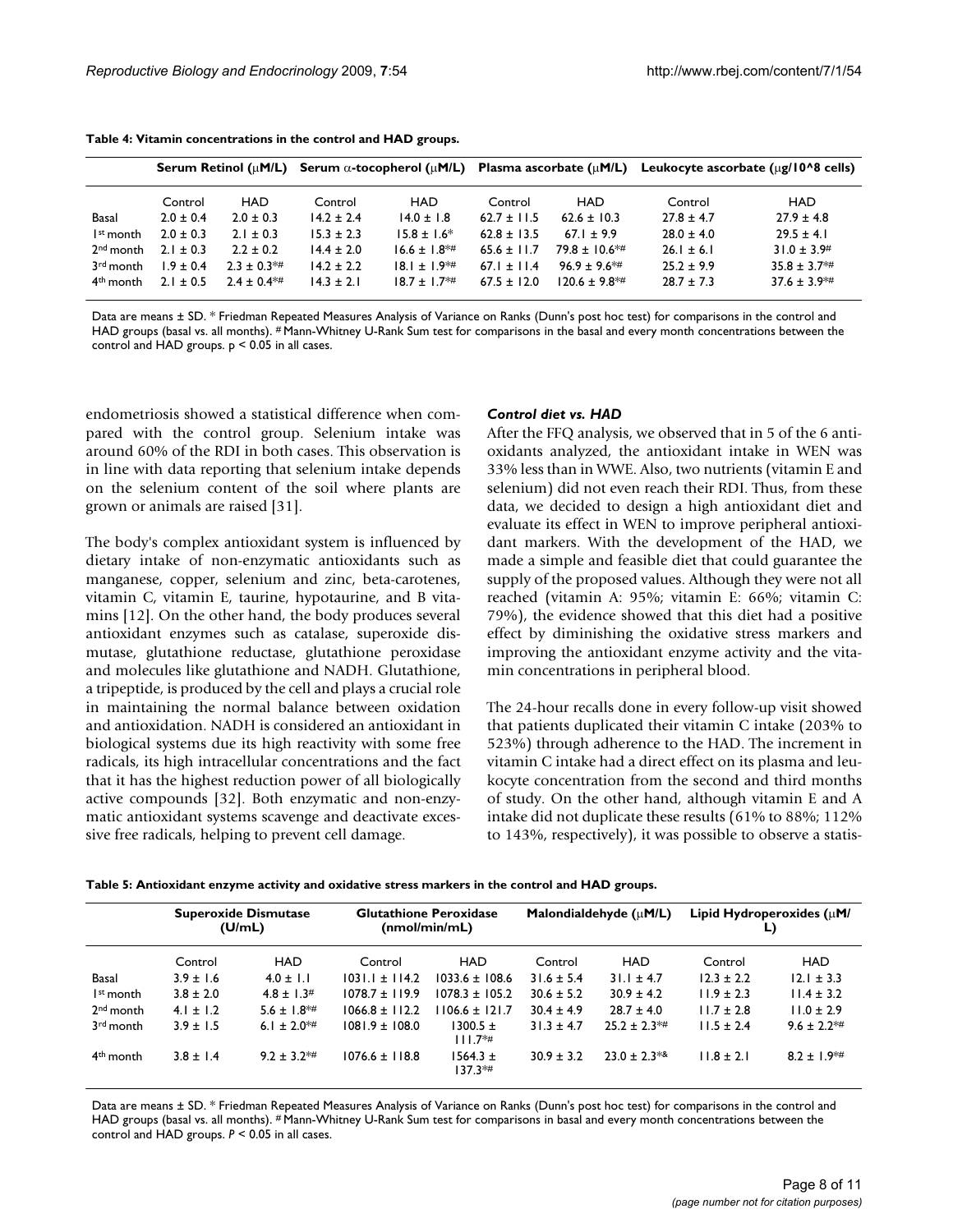tically increment of serum concentration in both vitamins from the second and third months of study, respectively.

The abovementioned intakes were enough to observe a decrease in the oxidative stress markers from the third month of intervention. Studies using fruit and vegetables (as food or concentrates) in different periods of time have observed a decrease of 4% to 40% in oxidative stress markers (8-isoprostanes, LHP, MDA) depending on the amount of vitamin A, C and E supplements [33-35]. In our case, we found a decrease of 20% of MDA and LPH after three months of following the HAD.

Vitamin E is the most effective lipid-soluble, chain-breaking antioxidant, singlet oxygen quenchers against lipid peroxidation. In our study, we achieved a change of 29% and 34% in the third and fourth months with 20 mg of  $\alpha$ tocopherol from seeds; this is half of the dose used by Uptrichard [36] and 2.5 and 5 times less than the doses used by Pallast [37]. Uptrichard used a spread supplemented with 43 mg of α-tocopherol equivalents for almost three months (11 weeks) in healthy, non-smoking adults and observed a change of 31% in their plasmatic concentration at the end of the study. Pallast supplemented elderly people for 6 months (24 weeks) with 50 and 100 mg of DL α-tocopherol acetate and observed a 35% and 50% increase, respectively, in the plasma concentration of α-tocopherol. This effect can be attributed to the bioavailability of  $α$ -tocopherol present in the sunflower seeds and peanuts in comparison to  $\alpha$ -tocopherol used in the spread and pills. It is well documented that natural vitamin E is twice as effective as synthetics, since the former stays for longer in tissues [38]. In addition, intake of vitamin E with vitamin C could be another reason for improvements, due to the fact that the latter can effectively turn the α-tocopheroxyl radical to α-tocopherol [39]. In 2006, Bruno et al. found that supplementation with vitamin C decreased plasma α-tocopherol disappearance rates in smokers [40].

For vitamin A, it was possible to observe an increase of 12% in its plasmatic concentration at the end of study. Several studies have found different increases (from 3% to 500%) in vitamin A concentrations (α-carotenes, β-carotenes, lycopenes) with mixed fruit and vegetable concentrate capsules, soups and beverages in healthy men and women [41,42]. We believe that this small increase in serum retinol was because women did not have serum vitamin A deficiency and their intake of this vitamin was always just above its SDI, a phenomenon not observed with vitamin E.

Plasmatic vitamin C reflects the vitamin C intake of a previous day. On the other hand, leukocyte ascorbate concentration gives us information about the vitamin C pool, which is a consequence of the vitamin C intake of 20 days before. We observed a change of 40% in plasma ascorbate from the second month and a leukocyte ascorbate change of 28% from the third month to the end of the study, respectively; confirming the positive effect of the HAD on such vitamins in the body.

On the other hand, it is known that inorganic nutrients are essential for the optimal functioning of antioxidant enzymes. In this respect, women with endometriosis showed a glutathione peroxidase activity increase of 25% from the third month of study, while superoxide dismutase activity increased by 40% after two months of study. Nevertheless, inorganic nutrients were not quantified in our study; the activity of the enzymes that we evaluated is associated with the increase of inorganic nutrients, such as selenium, zinc, magnesium, and iron.

Based on the results shown in the present manuscript, we can suggest that the follow-up of a HAD with pertinent adaptations could be used as a therapeutic aid to improve the balance of antioxidants and oxygen/nitrogen reactive species to the antioxidant side, where oxidative stress conditions persist.

# **Conclusion**

Women with endometriosis had lower vitamin A, C, E, zinc and copper intake in comparison to women without endometriosis.

The application of the HAD in women with endometriosis increased the peripheral concentration of vitamins A, C and E after 3 months of intervention in comparison to the control diet group.

The application of the HAD in women with endometriosis increased the peripheral enzymatic superoxide dismutase and glutathione peroxidase activity after 3 months of intervention in comparison to the control diet group.

The application of the HAD in women with endometriosis decreased the peripheral concentration of malondialdehyde and lipid hydroperoxides after 3 months of intervention in comparison to the control diet group.

# **Competing interests**

We declare we have no financial or other contractual agreements that might cause conflicts of interest. The corresponding author and the rest of the authors declare that have read and approved the final submitted manuscript.

# **Authors' contributions**

JMC participated in the coordination of the study, statistical analysis and interpretation of data, and helped to draft the study. TAS participated in the recruitment of patients,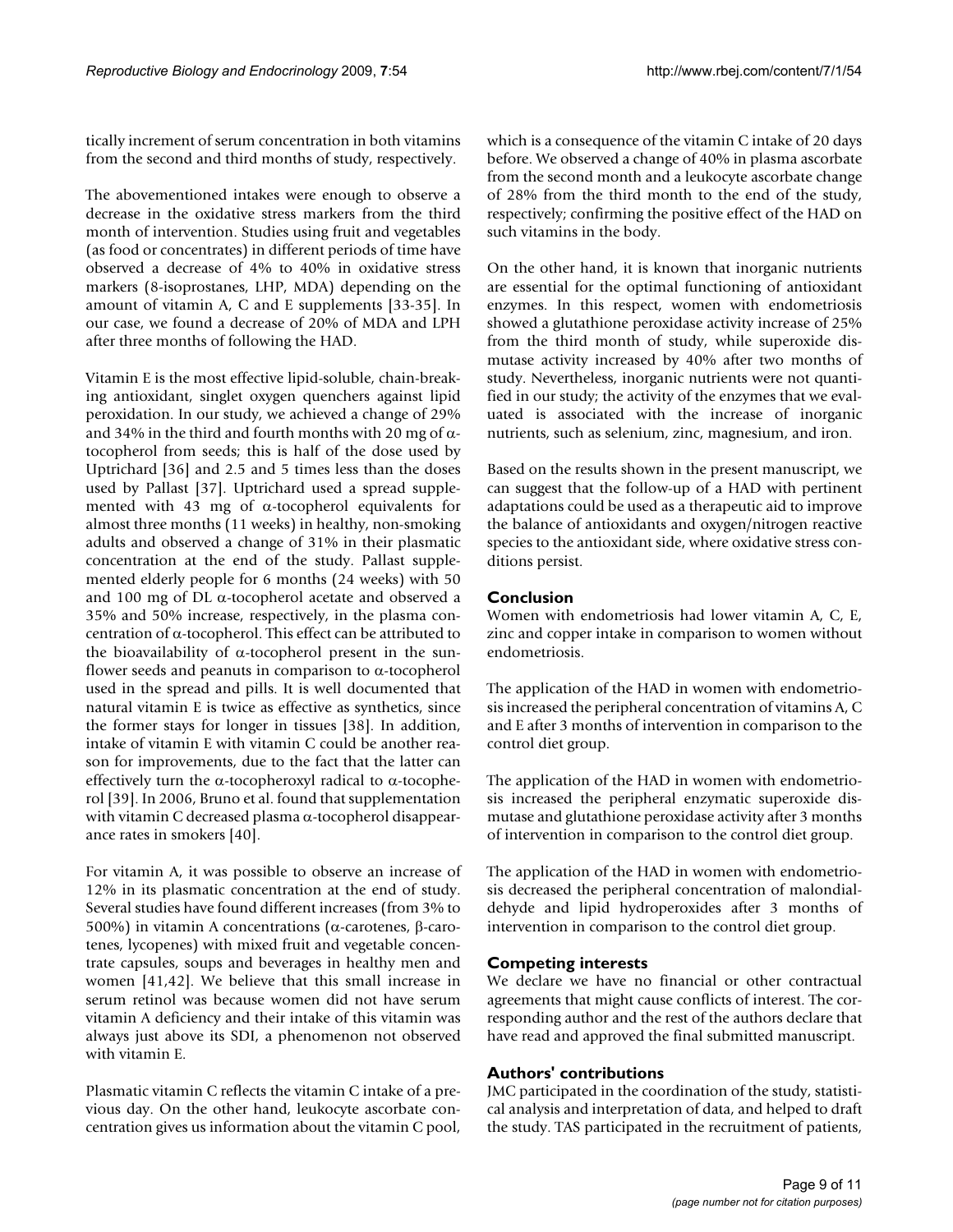design and application of control diet and HAD, carried out the nutritional counseling and oxidative stress determinations. SBM participated in the recruitment of patients, design and application of control diet and HAD, carried out the nutritional counseling and antioxidant enzymes determinations. LJZ participated in the analysis and discussion of data. MCTL carried out the determinations of vitamins concentrations. EC carried out the interpretation and discussion of vitamins concentrations. CHG conceived the study, participated in its design, coordination, the analysis and discussion of data, and drafted the manuscript. All authors read and approved the final manuscript.

#### **Acknowledgements**

Supported by the Consejo Nacional de Ciencia y Tecnología (CONACyT): Grant SALUD-2002-C-01-7615/A-1, Fellowship register no. 200396 from CONACyT/C.Q.B. Ph.D. Program of the Escuela Nacional de Ciencias Biológicas, IPN (to J. Mier-Cabrera) and Fellowship COFAA and EDD, IPN (to L. Jiménez-Zamudio).

#### **References**

- 1. Farquhar CM: **[Endometriosis. Extracts from the "clinical evi](http://www.ncbi.nlm.nih.gov/entrez/query.fcgi?cmd=Retrieve&db=PubMed&dopt=Abstract&list_uids=10827052)[dence".](http://www.ncbi.nlm.nih.gov/entrez/query.fcgi?cmd=Retrieve&db=PubMed&dopt=Abstract&list_uids=10827052)** *BMJ* 2000, **320:**1449-1452.
- 2. Duckitt K: **[Infertility and subfertility.](http://www.ncbi.nlm.nih.gov/entrez/query.fcgi?cmd=Retrieve&db=PubMed&dopt=Abstract&list_uids=12967463)** *Clin Evid* 2003, **9:**2044-2073.
- 3. Sampson JA: **Peritoneal endometriosis due to menstrual dissemination of endometrial tissue into the peritoneal cavity.** *Am J Obstet Gynecol* 1927, **14:**422-469.
- 4. Jackson LW, Schisterman EF, Dey-Rao R, Browne R, Armstrong D:<br>**Oxidative stress and endometriosis.** Hum Reprod 2005, **[Oxidative stress and endometriosis.](http://www.ncbi.nlm.nih.gov/entrez/query.fcgi?cmd=Retrieve&db=PubMed&dopt=Abstract&list_uids=15817589) 20:**2014-2020.
- 5. Van Landendonckt A, Casanas-Roux F, Donnez |: [Oxidative stress](http://www.ncbi.nlm.nih.gov/entrez/query.fcgi?cmd=Retrieve&db=PubMed&dopt=Abstract&list_uids=12009336) **[and peritoneal endometriosis.](http://www.ncbi.nlm.nih.gov/entrez/query.fcgi?cmd=Retrieve&db=PubMed&dopt=Abstract&list_uids=12009336)** *Fertil Steril* 2002, **77:**861-870.
- 6. Arumugan K, Yip YC, Sekaran M: **Free radicals reactions, lipid peroxides and pelvic pain.** *Med Sci Res* 1998, **26:**845-846.
- 7. Murphy AA, Santanam N, Parthasarathy S: **[Endometriosis: a dis](http://www.ncbi.nlm.nih.gov/entrez/query.fcgi?cmd=Retrieve&db=PubMed&dopt=Abstract&list_uids=10101808)[ease of oxidative stress?](http://www.ncbi.nlm.nih.gov/entrez/query.fcgi?cmd=Retrieve&db=PubMed&dopt=Abstract&list_uids=10101808)** *Semin Reprod Endocrinol* 1998, **16:**263-73.
- 8. Kyama CM, Debrock S, Mwenda JM, D'Hooghe TM: **[Potential](http://www.ncbi.nlm.nih.gov/entrez/query.fcgi?cmd=Retrieve&db=PubMed&dopt=Abstract&list_uids=14651748) [involvement of the immune system in the development of](http://www.ncbi.nlm.nih.gov/entrez/query.fcgi?cmd=Retrieve&db=PubMed&dopt=Abstract&list_uids=14651748) [endometriosis.](http://www.ncbi.nlm.nih.gov/entrez/query.fcgi?cmd=Retrieve&db=PubMed&dopt=Abstract&list_uids=14651748)** *Reprod Biol Endocrinol* 2003, **1:**123.
- 9. D'Hooghe TM, Hill JA: **Immunobiology of endometriosis.** In *Immunology of reproduction* Edited by: Bronston R, Anderson DJ. Cambridge: Blackwell Scientific; 1996:322-356.
- 10. Zeller JM, Henig I, Radwanska E, Dmowski WP: **[Enhancement of](http://www.ncbi.nlm.nih.gov/entrez/query.fcgi?cmd=Retrieve&db=PubMed&dopt=Abstract&list_uids=3605484) [human monocyte and peritoneal macrophage chemilumi](http://www.ncbi.nlm.nih.gov/entrez/query.fcgi?cmd=Retrieve&db=PubMed&dopt=Abstract&list_uids=3605484)[nescence activities in women with endometriosis.](http://www.ncbi.nlm.nih.gov/entrez/query.fcgi?cmd=Retrieve&db=PubMed&dopt=Abstract&list_uids=3605484)** *Am J Reprod Immunol Microbiol* 1987, **13:**78-82.
- 11. Agarwal A, Gupta S, Sharma A: **[Role of oxidative stress in female](http://www.ncbi.nlm.nih.gov/entrez/query.fcgi?cmd=Retrieve&db=PubMed&dopt=Abstract&list_uids=15642115) [reproduction.](http://www.ncbi.nlm.nih.gov/entrez/query.fcgi?cmd=Retrieve&db=PubMed&dopt=Abstract&list_uids=15642115)** *Reprod Biol Endocrinol* 2005, **3:**1-28.
- 12. Cadenas E, Packer L: **Handbook of antioxidants.** New York: Marcel Dekker, Inc; 2001.
- 13. Oral E, Olive DL, Arici A: **The peritoneal environment in endometriosis.** *Hum Reprod* 1996, **2:**385-398.
- 14. Barcz E, Kaminski P, Marianowski L: **[Role of cytokines in patho](http://www.ncbi.nlm.nih.gov/entrez/query.fcgi?cmd=Retrieve&db=PubMed&dopt=Abstract&list_uids=11208452)[genesis of endometriosis.](http://www.ncbi.nlm.nih.gov/entrez/query.fcgi?cmd=Retrieve&db=PubMed&dopt=Abstract&list_uids=11208452)** *Med Sci Monit* 2000, **6:**1042-1046.
- 15. Parazzini F, Chiaffarino F, Surace M, Chatenoud L, Cipriani S, Chiantera V, Benzi G, Fedele L: **[Selected food intake and risk of](http://www.ncbi.nlm.nih.gov/entrez/query.fcgi?cmd=Retrieve&db=PubMed&dopt=Abstract&list_uids=15254009) [endometriosis.](http://www.ncbi.nlm.nih.gov/entrez/query.fcgi?cmd=Retrieve&db=PubMed&dopt=Abstract&list_uids=15254009)** *Hum Reprod* 2004, **19:**1755-1759.
- 16. Mier-Cabrera J, Genera-García M, De la Jara-Díaz J, Perichart-Perera O, Vadillo-Ortega F, Hernández-Guerrero C: **[Effect of vitamins C](http://www.ncbi.nlm.nih.gov/entrez/query.fcgi?cmd=Retrieve&db=PubMed&dopt=Abstract&list_uids=18005966) [and E supplementation on peripheral oxidative stress mark](http://www.ncbi.nlm.nih.gov/entrez/query.fcgi?cmd=Retrieve&db=PubMed&dopt=Abstract&list_uids=18005966)[ers and pregnancy rate in women with endometriosis.](http://www.ncbi.nlm.nih.gov/entrez/query.fcgi?cmd=Retrieve&db=PubMed&dopt=Abstract&list_uids=18005966)** *Int J Gynaecol Obstet* 2008, **100:**252-256.
- 17. American Society for Reproductive Medicine: **[Revised American](http://www.ncbi.nlm.nih.gov/entrez/query.fcgi?cmd=Retrieve&db=PubMed&dopt=Abstract&list_uids=9130884) [Society for Reproductive Medicine classification for endome](http://www.ncbi.nlm.nih.gov/entrez/query.fcgi?cmd=Retrieve&db=PubMed&dopt=Abstract&list_uids=9130884)[triosis.](http://www.ncbi.nlm.nih.gov/entrez/query.fcgi?cmd=Retrieve&db=PubMed&dopt=Abstract&list_uids=9130884)** *Fertil Steril* 1997, **67:**817-821.
- 18. Hernández-Ávila M, Romieu I, Parra S, Hernández-Ávila J, Madrigal H, Willet W: **[Validity and reproducibility of a food frequency](http://www.ncbi.nlm.nih.gov/entrez/query.fcgi?cmd=Retrieve&db=PubMed&dopt=Abstract&list_uids=9617194)**

**[questionnaire to assess dietary intake of women living in](http://www.ncbi.nlm.nih.gov/entrez/query.fcgi?cmd=Retrieve&db=PubMed&dopt=Abstract&list_uids=9617194) [Mexico City.](http://www.ncbi.nlm.nih.gov/entrez/query.fcgi?cmd=Retrieve&db=PubMed&dopt=Abstract&list_uids=9617194)** *Salud Publica Mex.* 1998, **40(2):**133-140.

- 19. Frankenfield D, Roth-Yousey L, Compher C: **[Comparison of pre](http://www.ncbi.nlm.nih.gov/entrez/query.fcgi?cmd=Retrieve&db=PubMed&dopt=Abstract&list_uids=15883556)[dictive equations for resting metabolic rate in healthy non](http://www.ncbi.nlm.nih.gov/entrez/query.fcgi?cmd=Retrieve&db=PubMed&dopt=Abstract&list_uids=15883556)[obese and obese adults: a systematic review.](http://www.ncbi.nlm.nih.gov/entrez/query.fcgi?cmd=Retrieve&db=PubMed&dopt=Abstract&list_uids=15883556)** *J Am Diet Assoc* 2005, **105:**775-89.
- 20. Conway JM, Ingwersen LA, Vinyard BT, Moshferg AJ: **[Effectiveness](http://www.ncbi.nlm.nih.gov/entrez/query.fcgi?cmd=Retrieve&db=PubMed&dopt=Abstract&list_uids=12716668) [of the US Department of Agriculture 5-step multiple-pass](http://www.ncbi.nlm.nih.gov/entrez/query.fcgi?cmd=Retrieve&db=PubMed&dopt=Abstract&list_uids=12716668) method in assessing food intake in obese and nonobese [women.](http://www.ncbi.nlm.nih.gov/entrez/query.fcgi?cmd=Retrieve&db=PubMed&dopt=Abstract&list_uids=12716668)** *Am J Clin Nutr* 2003, **77:**1171-1178.
- 21. Pérez AB, Marván L: **Sistema Mexicano de Alimentos Equivalentes.** México: Fondo de Nutrición y Salud A. C; 2001.
- 22. Bourges H, Casanueva E, Rosado JL: **Recomendaciones de ingestión de nutrimentos para la población mexicana.** México D. F.: Editorial Médica Panamericana; 2005.
- 23. de Chávez Miriam Muñoz, Roldán José Antonio, Ledesma José Angel, Mendoza Eduardo, Chávez Adolfo, Perez-Gil Fernando, Hernández Sonia, Chaparro Alejandra: **Tablas de valor nutritivo de los alimentos.** México D.F.: Editorial Pax México; 1996.
- 24. Jiang ZY, Hunt JV, Wolf SP: **[Detection of lipid hydroperoxides](http://www.ncbi.nlm.nih.gov/entrez/query.fcgi?cmd=Retrieve&db=PubMed&dopt=Abstract&list_uids=1519766) [using Fox method.](http://www.ncbi.nlm.nih.gov/entrez/query.fcgi?cmd=Retrieve&db=PubMed&dopt=Abstract&list_uids=1519766)** *Anal Biochem* 1992, **202:**384-389.
- 25. Ohkawa H, Ohishi N, Yagi K: **[Assay for lipid peroxides in animal](http://www.ncbi.nlm.nih.gov/entrez/query.fcgi?cmd=Retrieve&db=PubMed&dopt=Abstract&list_uids=36810) [tissues by Thiobarbituric Acid Reaction.](http://www.ncbi.nlm.nih.gov/entrez/query.fcgi?cmd=Retrieve&db=PubMed&dopt=Abstract&list_uids=36810)** *Anal Biochem* 1979, **95:**351-358.
- 26. Lee W, Hamernyik P, Hutchinson M, Raisys VA, Labbe RF: **[Ascorbic](http://www.ncbi.nlm.nih.gov/entrez/query.fcgi?cmd=Retrieve&db=PubMed&dopt=Abstract&list_uids=7127749) [acid in lymphocytes: cell preparation and liquid-chromato](http://www.ncbi.nlm.nih.gov/entrez/query.fcgi?cmd=Retrieve&db=PubMed&dopt=Abstract&list_uids=7127749)[graphic assay.](http://www.ncbi.nlm.nih.gov/entrez/query.fcgi?cmd=Retrieve&db=PubMed&dopt=Abstract&list_uids=7127749)** *Clin Chem* 1982, **28:**2165-2169.
- 27. Driskell WJ, Neese JW, Bryant CC, Bashor MM: **[Measurement of](http://www.ncbi.nlm.nih.gov/entrez/query.fcgi?cmd=Retrieve&db=PubMed&dopt=Abstract&list_uids=7130321) [vitamin A and vitamin E in human serum by high-perform](http://www.ncbi.nlm.nih.gov/entrez/query.fcgi?cmd=Retrieve&db=PubMed&dopt=Abstract&list_uids=7130321)[ance liquid chromatography.](http://www.ncbi.nlm.nih.gov/entrez/query.fcgi?cmd=Retrieve&db=PubMed&dopt=Abstract&list_uids=7130321)** *J Chromatogr* 1982, **231:**439-444.
- 28. Hernández Guerrero CA, Bujalil Montenegro L, de la Jara Díaz J, Mier Cabrera J, Bouchán Valencia P: **[Endometriosis and deficient](http://www.ncbi.nlm.nih.gov/entrez/query.fcgi?cmd=Retrieve&db=PubMed&dopt=Abstract&list_uids=16634350) [intake of antioxidants molecules related to peripheral and](http://www.ncbi.nlm.nih.gov/entrez/query.fcgi?cmd=Retrieve&db=PubMed&dopt=Abstract&list_uids=16634350)**
- **[peritoneal oxidative stress.](http://www.ncbi.nlm.nih.gov/entrez/query.fcgi?cmd=Retrieve&db=PubMed&dopt=Abstract&list_uids=16634350)** *Ginecol Obstet Mex* 2006, **74:**20-28. 29. Gao X, Martin A, Lin H, Bermudez OI, Tucker KL: α**[-tocopherol](http://www.ncbi.nlm.nih.gov/entrez/query.fcgi?cmd=Retrieve&db=PubMed&dopt=Abstract&list_uids=16988129) intake and plasma concentrations of Hispanic and non-his[panic white elders is associated with dietary intake patters.](http://www.ncbi.nlm.nih.gov/entrez/query.fcgi?cmd=Retrieve&db=PubMed&dopt=Abstract&list_uids=16988129)** *J Nutr* 2006, **136:**2574-2579.
- 30. Rosado JL, Bourges H, Saint-Martin B: **[Vitamin and mineral defi](http://www.ncbi.nlm.nih.gov/entrez/query.fcgi?cmd=Retrieve&db=PubMed&dopt=Abstract&list_uids=8600562)[ciency in Mexico. A critical review of the state of the art. II.](http://www.ncbi.nlm.nih.gov/entrez/query.fcgi?cmd=Retrieve&db=PubMed&dopt=Abstract&list_uids=8600562) [Vitamin deficiency.](http://www.ncbi.nlm.nih.gov/entrez/query.fcgi?cmd=Retrieve&db=PubMed&dopt=Abstract&list_uids=8600562)** *Salud Publica Mex.* 1995, **37(5):**452-461.
- 31. Hintze KJ, Lardy GP, Marchello MJ, Finley JW: **[Selenium accumu](http://www.ncbi.nlm.nih.gov/entrez/query.fcgi?cmd=Retrieve&db=PubMed&dopt=Abstract&list_uids=12083862)[lation in beef: effect of dietary selenium and geographical](http://www.ncbi.nlm.nih.gov/entrez/query.fcgi?cmd=Retrieve&db=PubMed&dopt=Abstract&list_uids=12083862) [area of animal origin.](http://www.ncbi.nlm.nih.gov/entrez/query.fcgi?cmd=Retrieve&db=PubMed&dopt=Abstract&list_uids=12083862)** *J Agric Food Chem* 2002, **50:**3938-3942.
- 32. Olek RA, Ziolkowski W, Kaczor JJ, Greci L, Popinigis J, Antosiewicz J: **[Antioxidant activity of NADH and its analogue – an in-vivo](http://www.ncbi.nlm.nih.gov/entrez/query.fcgi?cmd=Retrieve&db=PubMed&dopt=Abstract&list_uids=15469728) [study.](http://www.ncbi.nlm.nih.gov/entrez/query.fcgi?cmd=Retrieve&db=PubMed&dopt=Abstract&list_uids=15469728)** *J Biochem Mol Biol* 2004, **37:**416-421.
- 33. Dragsted LO, Pederson A, Hermetter A, Basu S, Hansen M, Haren GR, Kall M, Breinholt V, Castenmiller JJ, Stagsted J, Jakobsen J, Skibsted L, Rasmussen SE, Loft S, Sandström B: **[The 6-a-day study:](http://www.ncbi.nlm.nih.gov/entrez/query.fcgi?cmd=Retrieve&db=PubMed&dopt=Abstract&list_uids=15159237) [effects of fruit and vegetables on markers of oxidative stress](http://www.ncbi.nlm.nih.gov/entrez/query.fcgi?cmd=Retrieve&db=PubMed&dopt=Abstract&list_uids=15159237) [and antioxidative defense in healthy nonsmokers.](http://www.ncbi.nlm.nih.gov/entrez/query.fcgi?cmd=Retrieve&db=PubMed&dopt=Abstract&list_uids=15159237)** *Am J Clin Nutr* 2004, **79:**1060-1072.
- Sánchez-Moreno C, Cano MP, Ancos B, Plaza L, Olmedilla B, Granado F, Marin A: **[Effect of orange juice intake on vitamin C concen](http://www.ncbi.nlm.nih.gov/entrez/query.fcgi?cmd=Retrieve&db=PubMed&dopt=Abstract&list_uids=12936929)[trations and biomarkers of antioxidant status in humans.](http://www.ncbi.nlm.nih.gov/entrez/query.fcgi?cmd=Retrieve&db=PubMed&dopt=Abstract&list_uids=12936929)** *Am J Clin Nutr* 2003, **78:**454-460.
- 35. Nelson JL, Bernstein PS, Schmidt MC, Von Tress MS, Askew EW: **[Dietary modification and antioxidant supplementation dif](http://www.ncbi.nlm.nih.gov/entrez/query.fcgi?cmd=Retrieve&db=PubMed&dopt=Abstract&list_uids=14519794)ferentially affect serum carotenoids, antioxidant levels and [markers of oxidative stress in older humans.](http://www.ncbi.nlm.nih.gov/entrez/query.fcgi?cmd=Retrieve&db=PubMed&dopt=Abstract&list_uids=14519794)** *J Nutr* 2003, **133:**3117-3123.
- Upritchard JE, Schuurman CR, Wiersma A, Tijburg LB, Coolen SA, Rijken PJ, Wiseman SA: **[Spread supplemented with moderate](http://www.ncbi.nlm.nih.gov/entrez/query.fcgi?cmd=Retrieve&db=PubMed&dopt=Abstract&list_uids=14594786) [doses of vitamin E and carotenoids reduces lipid peroxida](http://www.ncbi.nlm.nih.gov/entrez/query.fcgi?cmd=Retrieve&db=PubMed&dopt=Abstract&list_uids=14594786)[tion in healthy, nonsmoking adults.](http://www.ncbi.nlm.nih.gov/entrez/query.fcgi?cmd=Retrieve&db=PubMed&dopt=Abstract&list_uids=14594786)** *Am J Clin Nutr* 2003, **78:**985-992.
- 37. Pallast E, Schouten Eg, G de Waart F, Fonk HC, Doekes G, von Blomberg BM, Kok F|: [Effect of a 50- and 100-mg vitamin E sup](http://www.ncbi.nlm.nih.gov/entrez/query.fcgi?cmd=Retrieve&db=PubMed&dopt=Abstract&list_uids=10357750)**[plements on cellular immune function in noninstitutional](http://www.ncbi.nlm.nih.gov/entrez/query.fcgi?cmd=Retrieve&db=PubMed&dopt=Abstract&list_uids=10357750)[ized elderly persons.](http://www.ncbi.nlm.nih.gov/entrez/query.fcgi?cmd=Retrieve&db=PubMed&dopt=Abstract&list_uids=10357750)** *Am J Clin Nutr* 1999, **69:**1273-1281.
- 38. Lodge J: **[Vitamin E bioavailability in humans.](http://www.ncbi.nlm.nih.gov/entrez/query.fcgi?cmd=Retrieve&db=PubMed&dopt=Abstract&list_uids=16008106)** *J Plant Physiol* 2005, **162:**790-796.
- 39. Chan AC: **[Partners in defense, vitamin E and vitamin.](http://www.ncbi.nlm.nih.gov/entrez/query.fcgi?cmd=Retrieve&db=PubMed&dopt=Abstract&list_uids=8313238)** *Can J Physiol Pharmacol* 1993, **71:**725-31.